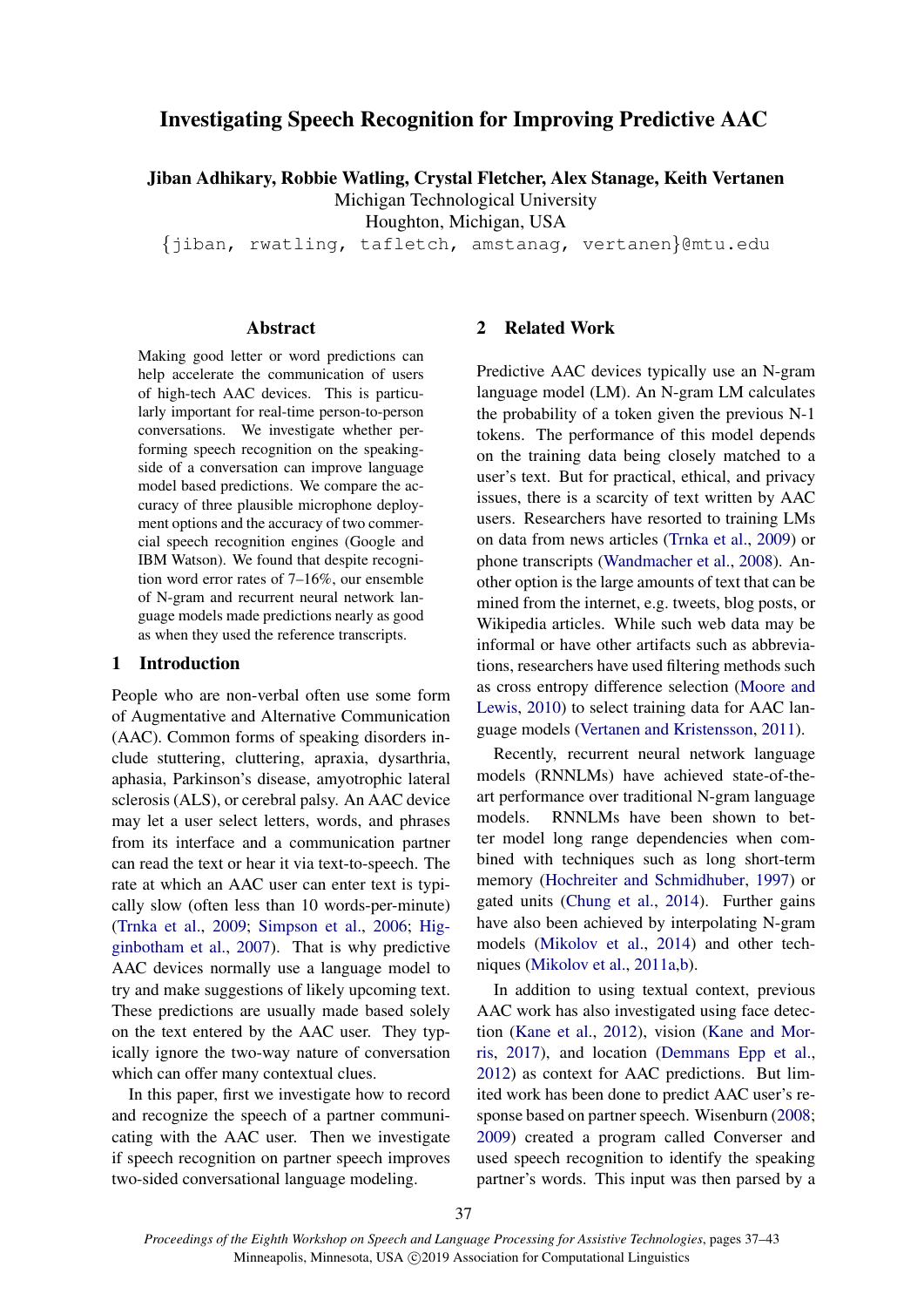- A: Did you call the theater?
- B: So sorry, I forgot to call the theater.
- A: You can just go online.
- B: That's true, I'll do that now.
- A: What movie is it that you want to see?
- B: The lord of the rings.

Table 1: A dialogue created by Amazon Turk workers.

|           | AudioCollector                                       |       |                                                                   | <b>DX</b> |
|-----------|------------------------------------------------------|-------|-------------------------------------------------------------------|-----------|
|           |                                                      |       | Directions: Read the yellow highlighted text aloud Task 3 of 93   |           |
|           | A: Would you like to sit down?                       |       |                                                                   |           |
|           | B: No. I'm fine standing up                          |       |                                                                   |           |
|           | A: Are you sure you don't want to sit down?          |       |                                                                   |           |
|           |                                                      |       | B: Been sitting all day. Work was just one meeting after another. |           |
|           | A: Oh, I'm sorry. I don't enjoy work days like that. |       |                                                                   |           |
|           |                                                      |       |                                                                   |           |
| Mic 1:    |                                                      |       |                                                                   | Playback  |
| Mic 2:    |                                                      |       |                                                                   | Playback  |
| $Mic.3$ : |                                                      |       |                                                                   | Playback  |
| Mic 4:    |                                                      |       |                                                                   | Playback  |
|           | Previous                                             | Starl | <b>Stop</b>                                                       | Next      |

Figure 1: The application used to record dialogues.

noun phrase identification system. Identified noun phrases, along with relevant static messages, were displayed to the user. This provided users with a faster communication rate compared to a system that did not use partner speech. In our work, we also perform speech recognition on the partner's speech. However, we will use recognition results as context to our language models in hopes of better predicting an AAC user's upcoming text.

#### 3 Speech Data Collection

Our first step was to obtain text and audio data reasonably representative of everyday person-toperson conversations. In this section, we detail how we collected this data. Further, we designed our collection to answer the practical question of how and where a microphone might be located for recording a partner's speech.

As a starting point for our spoken dialogue collection, we used the text dialogues collected by Vertanen (2017). These dialogues were invented by workers on Amazon Mechanical Turk. The dialogue started with a question invented by one of the workers. Subsequent workers then extended the dialogue by another turn until a total of six turns were completed. Table 1 shows an example dialogue. The original collection had 1,419 dialogues. We removed 265 we deemed potentially offensive, resulting in a set of 1,154 dialogues.

# 3.1 Audio Data Collection

The dialogue data from (Vertanen, 2017) consisted only of text. We wanted to investigate whether a partner's speech could improve an AAC device's predictions. We designed a desktop application to record audio data of participants' speaking turns in the text dialogues. The application highlighted the current turn we wanted the participant to speak. Any previous turns of the dialogue were also shown as context. The application recorded from three microphones simultaneously:

- HEADSET A Logitech H390 USB noise cancelling headset microphone.
- LAPTOP The built-in microphone of a 13" 2015 MacBook Pro laptop.
- CONFERENCE A MXL AC404 USB conference microphone. This microphone was positioned behind the laptop at a distance of approximately 0.9 m from the participant.

The application allowed the participant to rerecord any utterances in which they misspoke. We analyzed just the last recording for each dialogue turn. Audio was recorded at 44.1 kHz. We recruited 14 participants via convenience sampling. Four self-reported as male, ten as female. The average age was 36. Participant 5 reported having a foreign accent. Each participant took part in an approximately half-hour session and was paid \$10. Participants sat at a desk with a laptop in quiet office. They were allowed to adjust their chair so they could comfortably operate the laptop.

Participants first recorded three practice dialogues. We did not analyze the practice dialogues. Each participant then completed half the turns in 28 additional dialogues. The subsequent participant completed the other half of the turns of the same 28 dialogues. In total, we collected 1,176 utterances constituting both sides of 196 dialogues. We have made our filtered text dialogues, audio recordings, recognition results, and Java audio collection application available to other researchers<sup>1</sup>.

### 3.2 Speech Recognition Experiments

We performed speech recognition using two commercially available speech recognizers, Google Cloud Speech-to-Text and IBM Watson Speechto-Text. We performed speech recognition on audio from each of the three different microphones.

<sup>1</sup>https://digitalcommons.mtu.edu/ data-files/1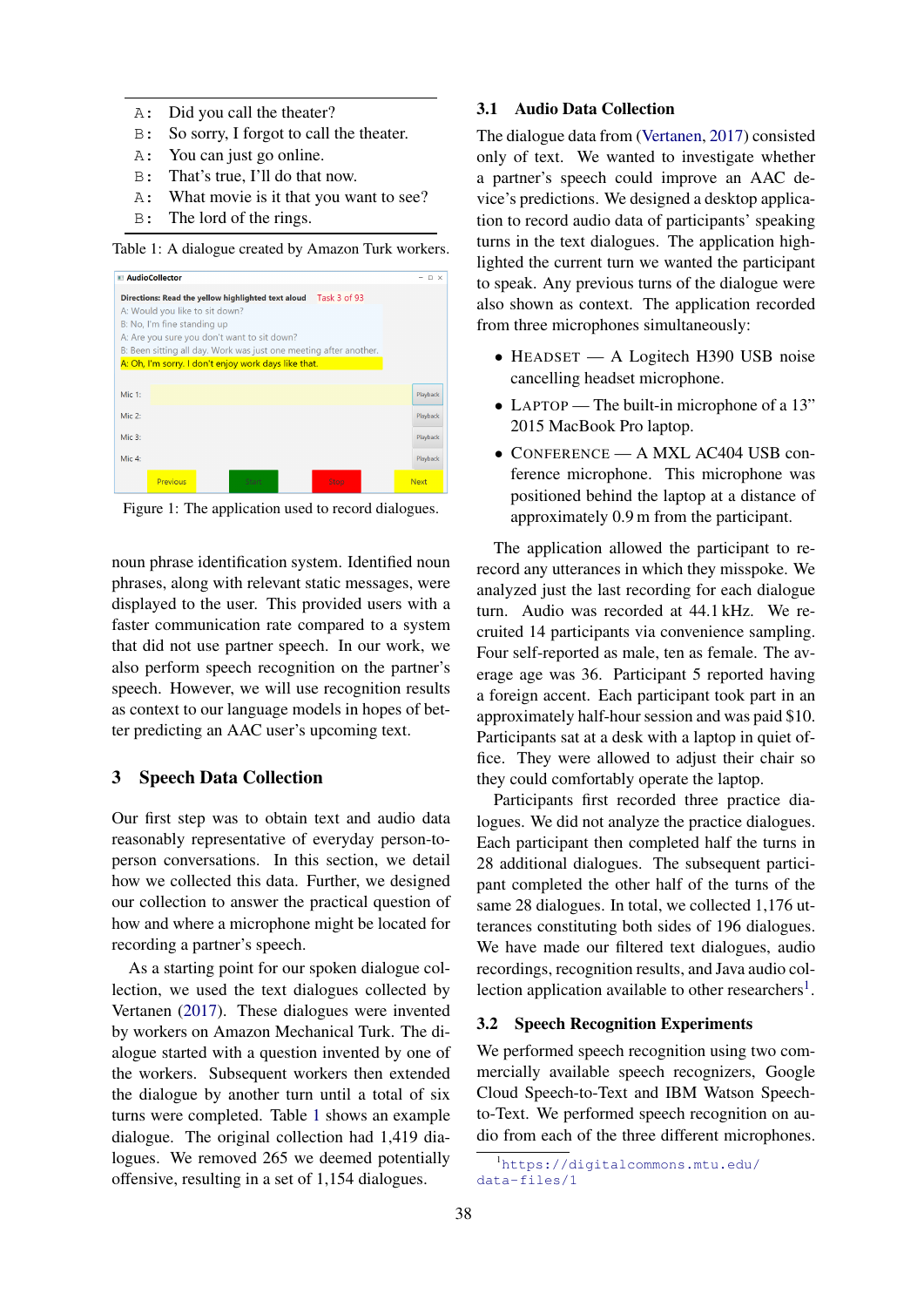|               |                | Microphone     |                |
|---------------|----------------|----------------|----------------|
|               |                | LAPTOP HEADSET | CONE.          |
| <b>GOOGLE</b> | $7.3 \pm 1.0$  | $7.0 \pm 1.0$  | $8.9 \pm 1.2$  |
| <b>WATSON</b> | $10.5 \pm 1.2$ | $10.7 \pm 1.2$ | $16.0 \pm 1.6$ |

Table 2: Word Error Rate (WER %) using different microphones and speech recognizers. Results are formatted as mean  $\pm$  95% bootstrap confidence intervals.

We computed the Word Error Rate (WER) of each recognition result against its reference transcript.

The reference transcripts included various numeric characters representing times or amounts. We found the recognition results on such turns were variable. Sometimes the recognizer returned numeric transcriptions and sometimes numbers were spelled out as words. For consistency, we dropped all dialogues if any of its reference turns had a number in it. This reduced the number of dialogues from 196 to 160.

As shown in Table 2, the mean WER on the three different microphones using the GOOGLE recognizer was LAPTOP 7.3%, HEADSET 7.0%, and CONFERENCE 8.9%. IBM's recognizer had higher error rates with LAPTOP at 10.5%, HEAD-SET at 10.7%, and CONFERENCE at 16.0%.

Figure 2 shows the WER for each participant using the GOOGLE speech recognizer and audio from the HEADSET microphone. 9 of the 14 participants had a lower mean WER of 5.5%. This was driven by the fact that 84.0% of their utterance turns were recognized with no errors.

We recorded our audio in a quiet office. We also wanted to explore how our methods might work in noisier locations. To do this, we injected a recording of street noise into our clean audio data. We used the SoX Sound eXchange utility to add in the street noise at three different volume levels: 0.1, 0.2, and 0.3. Figure 3 shows the mean word error rates on recordings with no noise and at the three noise levels. Even at noise volume level 0.3, both recognizers' mean word error rates using the HEADSET and LAPTOP microphones stayed below 40%. However, the mean word error rates using the CONFERENCE microphone started deteriorating more sharply with increasing noise.

# 4 Language Modeling Experiments

We now investigate how to use language models to better predict turns in our dialogue collection. Recall we recorded both sides of 196 of the dialogues from our set of 1,154 dialogues. After dropping



Figure 2: Participants' per utterance WER using the Google recognizer and audio from a headset mic.



Figure 3: WER on audio dialogue turns without noise and with three different injected noise levels.

dialogues with numbers, we arrived at a test set of 160 dialogues with audio data. We created text-only training and development sets from the remaining 958 dialogues. From these dialogues, we dropped 128 that contained numbers. We randomly selected 160 from the remaining dialogues as a development set and 670 as a training set.

Our language modeling experiments used a vocabulary of 35 K words. The vocabulary consisted of the most frequent known English words occurring in 50 M words of sentences parsed from Twitter. Any words not in this vocabulary were mapped to an unknown word token. We converted text to lowercase and removed punctuation aside from apostrophe. Throughout, we report the perword perplexity of our test set (160 dialogues, 960 turns, 7.1 K words). We excluded the sentence end pseudo-word from our calculations.

# 4.1 N-gram Language Models

We took each turn in the training set as an independent training example (4,020 turns, 30 K words). We trained a 4-gram interpolated modified Kneser-Ney model using SRILM (Stolcke, 2002;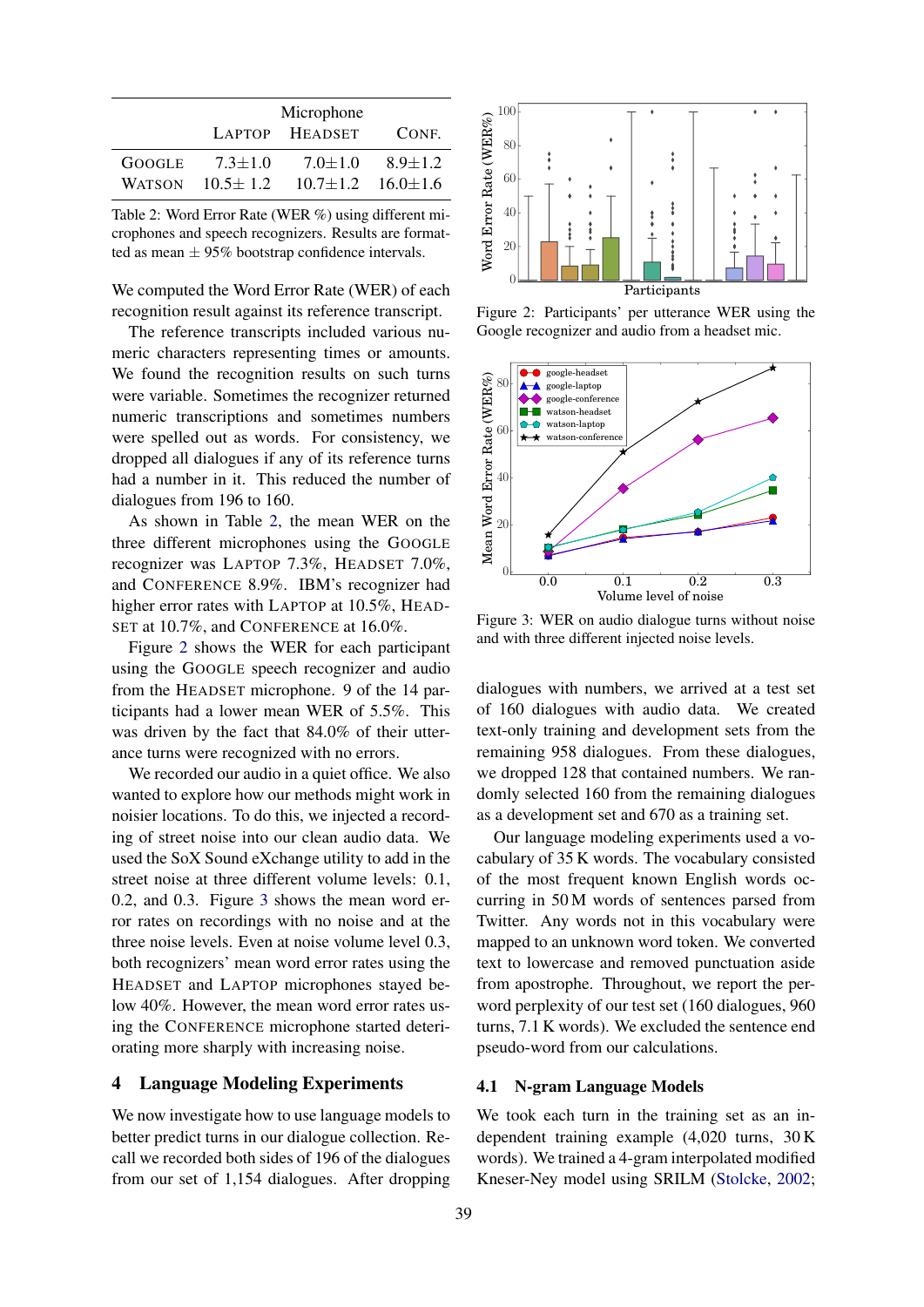| Training data                 | Words | PPL.  |
|-------------------------------|-------|-------|
| Twitter, small amount of data | 30 K  | 417.3 |
| Crowd dialogues               | 30K   | 211.8 |
| Twitter, large amount of data | 50 M  | 96.0  |
| $+$ CE diff. 25% dialogues    | 50 M  | 91.0  |
| + CE diff. 50% dialogues      | 50 M  | 86.8  |
| $+$ CE diff. 75% dialogues    | 50 M  | 83.5  |
| $+$ CE diff. 100% dialogues   | 50 M  | 83.5  |
| + Optimized CE threshold      | 50 M  | 77.4  |

Table 3: N-gram perplexity varying training data.

Stolcke et al., 2011). As shown in Table 3, the perplexity on the test set was 211.8. For comparison, we trained a 4-gram model on 30 K words of random Twitter data collected via Twitter's streaming API between 2009–2015. The Twitter model had a much higher perplexity of 417.3.

An approach to filtering an out-of-domain training data is cross-entropy difference selection (Moore and Lewis, 2010). This approach calculates the cross-entropy of individual sentences under an in-domain and an out-of-domain model trained on similar amounts of data. We trained our in-domain model on between 25–100% of the text in our Turk dialogue training set.

We selected 50 M words of Twitter data below a certain cross-entropy difference threshold. We used an initial threshold of -0.3. The more negative the threshold, the more sentences had to resemble in-domain text in order to be selected. As shown in Table 3, using more in-domain data reduced perplexity though gains eventually flattened. Finally, we used all the in-domain data to search for the optimal cross-entropy difference threshold on the development set. The optimal threshold of -0.06 further lowered perplexity to 77.

#### 4.2 RNN Language Models

Next, we investigated training Recurrent Neural Network Language Models (RNNLMs) on the cross-entropy difference selected Twitter data. We trained our models using the Faster RNNLM toolkit<sup>2</sup>. For each model type, we trained  $10$ RNNLMs with different random initialization seeds. We report the perplexity on the test set of the model that had the lowest perplexity on the development set. Unless otherwise noted, we used the default hyperparameters of Faster RNNLM.

| Model                | <b>PPL</b> | <b>PPL</b> |
|----------------------|------------|------------|
|                      | Sentence   | Dialogue   |
| <b>Twitter RNNLM</b> | 179.0      | 129.3      |
| $+$ GRUs             | 167.8      | 122.8      |
| $+$ NCE              | 172.2      | 111.9      |
| + maximum entropy    | 123.7      | 84.1       |
| + Twitter 4-gram LM  | 75.2       | 71.5       |
| + unigram cache      | 75.2       | 68.5       |

| Table 4: Perplexities with added features. We reset the |  |  |  |  |
|---------------------------------------------------------|--|--|--|--|
| RNNLM between each sentence or after each dialogue.     |  |  |  |  |

During evaluation we reinitialized the RNNLM after every sentence or after every six-turn dialogue. This allowed us to observe how much the model was adapting to a particular dialogue while avoiding allowing the model to adapt to the general style of our Turk dialogues.

As shown in Table 4, a model trained with 250 sigmoid units had a perplexity of 129.3 on each dialogue. Switching to 250 Gated Recurrent Units (GRUs) (Chung et al., 2014) reduced perplexity to 122.8. Switching to Noise Contrastive Estimation (NCE) (Chen et al., 2015) further reduced perplexity to 111.9. Training a maximum entropy language model of size 1000 and order 4 in the RNN reduced perplexity substantially to 84.1.

We interpolated our best RNNLM with our best previous N-gram model. We optimized the mixture weights with respect to our development set. This further reduced perplexity to 71.5. We also investigated a unigram cache (Grave et al., 2016). Similar to the RNNLM, we reset the cache after each sentence or after each dialogue. The cache model provided a small reduction in perplexity to 68.5. The mixture weights were: N-gram 0.55, RNNLM 0.42, and unigram cache 0.04.

Comparing the result columns in Table 4, we see consistently higher perplexities when the RNNLM was evaluated on sentences instead of on entire dialogues. In particular, the RNNLM was substantially worse with a perplexity of 123.7 on sentences versus 84.1 on dialogues. This demonstrates the ability of the RNNLM to adapt to aspects of the text over a longer time horizon.

# 4.3 Two-sided Dialogue Language Models

We now turn to training language models on twosided dialogues. Since our Amazon Turk dialogue collection is relatively small, we instead used dialogues from movies (Danescu-Niculescu-Mizil and Lee, 2011). We created a training set

<sup>2</sup>https://github.com/yandex/ faster-rnnlm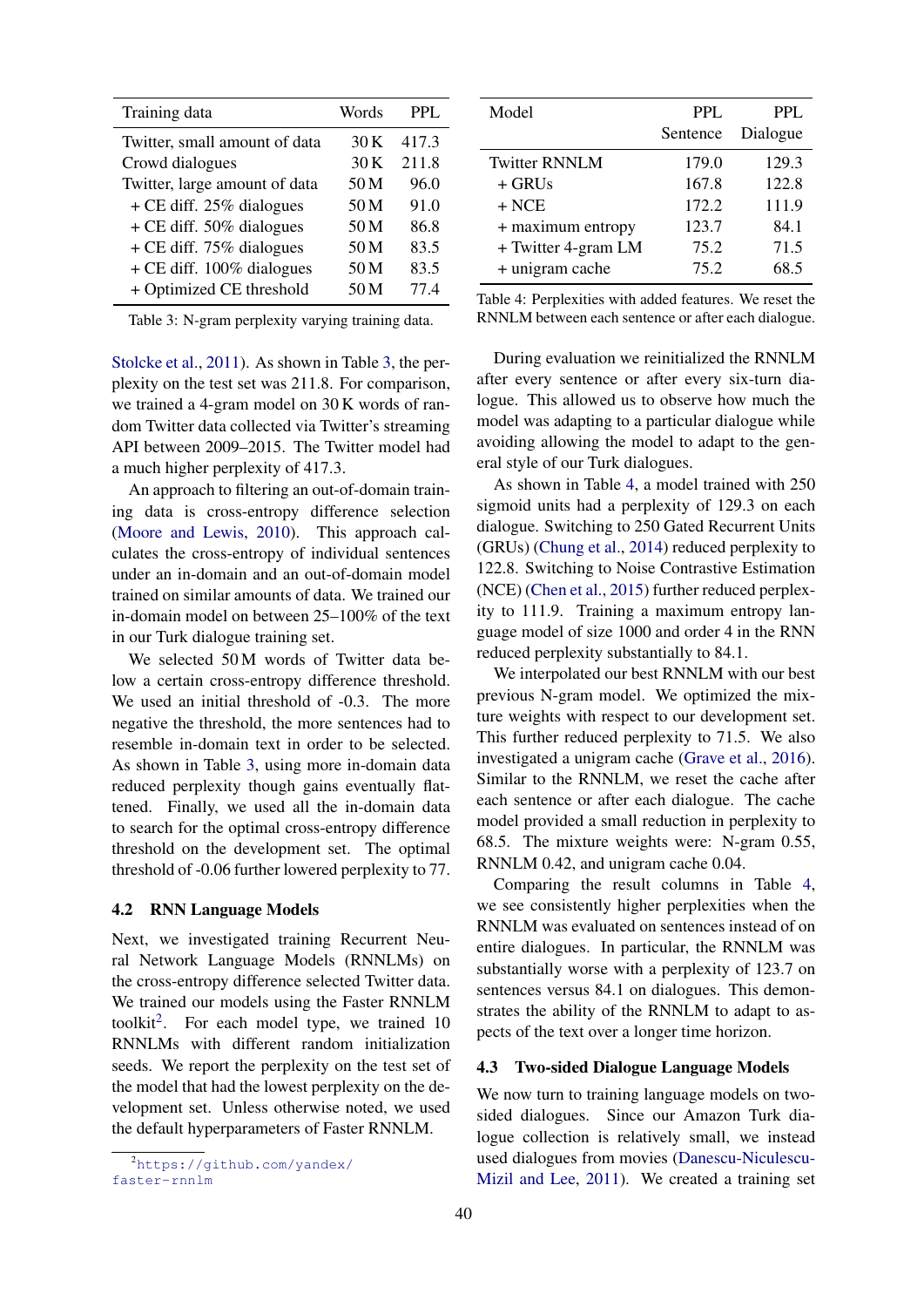| Model                               | PPL.  |
|-------------------------------------|-------|
| Movie dialogue 7-gram               | 138.5 |
| Movie dialogue RNNLM                | 129.1 |
| Turk dialogue RNNLM                 | 185.5 |
| Mixture, dialogue models            | 104.3 |
| Mixture, Twitter + dialogue + cache | 663   |

Table 5: Perplexity of models trained on two-sided dialogues and mixtures of dialogue and twitter models.

of 83 K dialogues consisting of 305 K turns and 3.2 M words. We introduced a pseudo-word to denote speaker changes. We excluded this speaker change word from our perplexity calculations. We treated the set of turns making up a dialogue as a single "sentence" during training and testing. We evaluated models on each dialogue in our Turk test set (the same set used previously). In the case of RNNLMs, we reset the model after each dialogue.

We first tested 4-gram through 8-gram N-gram models. The 4-gram had the highest perplexity of 139.2 The 7-gram model had the best perplexity of 138.5 (Table 5). Next we trained a RNNLM on the movie dialogues using 300 GRU units, NCE, and with a maximum entropy model of size 1000, order 4. The RNNLM had a lower perplexity of 129.1. This again highlights the ability of the RNNLM to better model long-range dependencies and/or topics compared to the N-gram model.

We also trained an RNNLM on just the Turk dialogues. We used 100 GRU units, NCE, and a maximum entropy model with 100 units and an order of 4. This model had a perplexity of 185.5. We think this model's worse performance reflects the substantially smaller amount of training data. By interpolating these three dialogue models, we obtained an even lower perplexity of 104.3. The mixture weights were: Movie 7-gram 0.24, Movie RNNLM 0.40, and Turk RNNLM 0.37.

Our two-sided models were trained on modest amounts of data. To see if they still offered gains in combination with models trained on substantially more Twitter data, we interpolated all our models. The mixture weights were: Twitter Ngram 0.43, Twitter RNNLM 0.32, movie dialogue N-gram 0.05, movie dialogue RNNLM 0.10, Turk dialogue RNNLM 0.06, and unigram cache 0.04. The mixture model's perplexity was 66.3, a modest gain compared to the 68.5 obtained using a mixture of the Twitter models and unigram cache. It does however represent a more substantial gain compared to the 77.4 of the best N-gram only

model. This shows that having access to both sides of a dialogue combined with the adaptive nature of RNNLMs may offer improved predictive AAC.

#### 4.4 Impact of Speech Recognition Errors

In real-time person-to-person conversations, we cannot expect to have a perfect transcript of the other side of the conversation. We now investigate the impact of speech recognition errors on the performance of our language models. We did this by measuring the perplexity on two copies of the test set. In the first copy, we replaced the transcript of the even number dialogue turns with the speech recognition result of one of our participants speaking that turn. In the second copy, we replaced the odd number turns. We report the perplexity calculated from the odd turns from the first copy and the even turns from the second copy.

The entire six turns were provided to the language models for both copies to allow the model to condition on prior turns (including any speech errors). We reset the RNNLMs and unigram cache model between each dialogue. We used the previous best ensemble of six models which had a perplexity on the test dialogues of 66.3. We tested injecting the speech recognition results from the three microphones, two recognition engines, and four noise levels (none, 0.1, 0.2, and 0.3).

As shown in Figure 4, the perplexity of our ensemble of models only increased slightly when we replaced the reference transcripts with speech recognition results based on noise-free audio. For example, the far-field conference microphone had a WER of 8.9%. However, the errors introduced by recognition only slightly increased the perplexity of the dialogues from 66.3 to 66.6. Similar to WER in Figure 3, as the level of injected noise increased, perplexities also increased.

# 5 Discussion and Limitations

In this paper, we conducted an initial investigation into the feasibility of performing speech recognition on an AAC user's speaking partner. We found that whether audio was captured from a wired headset or from a far-field microphone, we could recognize conversational-style utterances with error rates between 7–16%. We found Google's speech engine provided more accurate recognition than the IBM Watson recognizer. However, IBM's engine offers other benefits such as exposing probabilistic information about recognition re-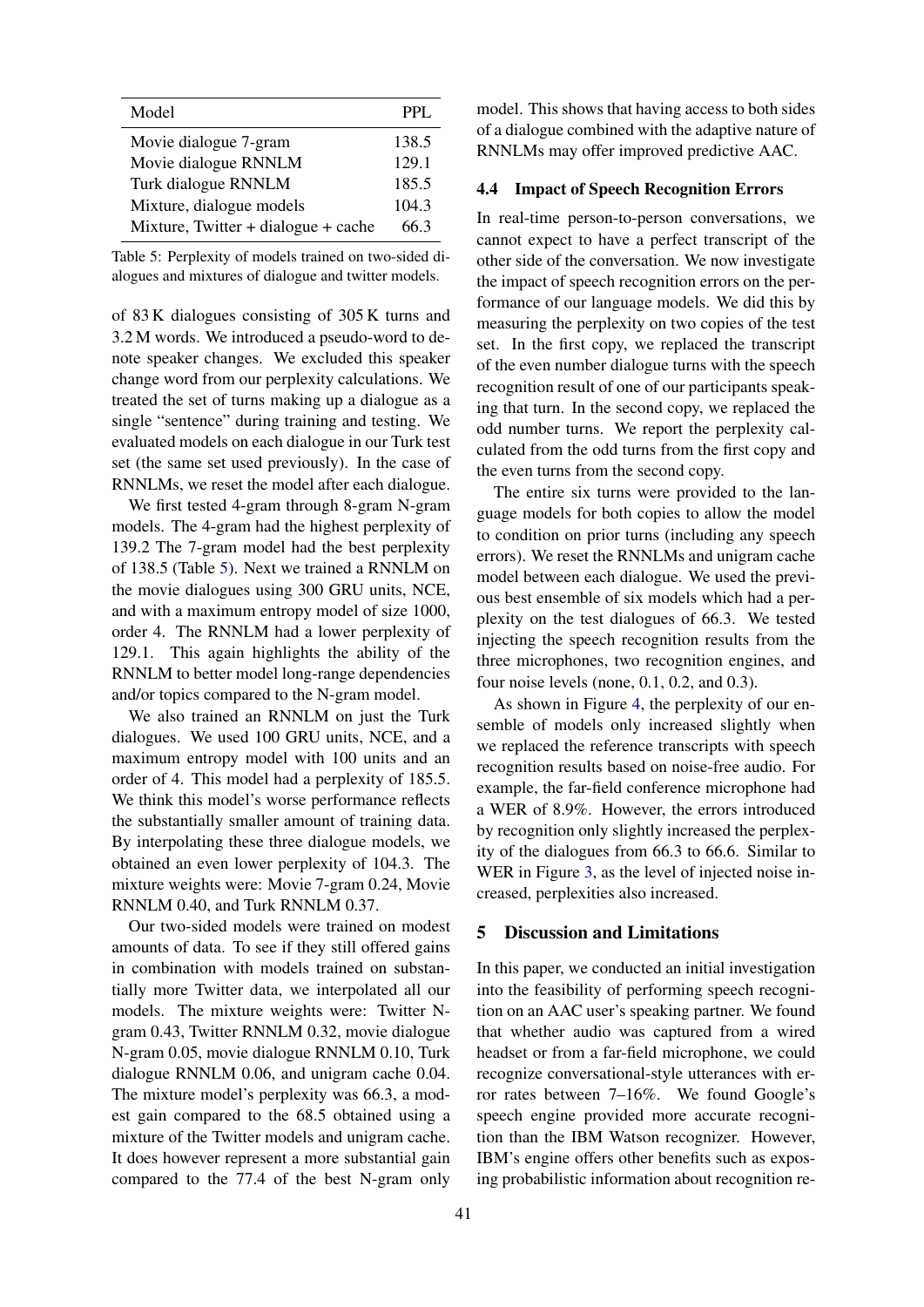

Figure 4: Perplexities using speech recognition on partner turns rather than reference transcripts. Results for no added noise, and for three levels of injected noise.

sults (e.g. a word confusion network). Such information might be leveraged to help avoid conditioning a predictive AAC interface on erroneous regions of a partner's speech recognition result.

Our participants were given the verbatim text for each of their dialogue turns. As such, we can expect they spoke more fluently than one could expect in a spontaneous conversation. Further, we only collected audio in a quiet environment. While our results seem robust to artificially added noise, it remains to be seen if this holds for real-world noisy environments. As such, our error rates probably represent a lower-bound of what could be expected. Nonetheless, it is reassuring that our language models predict the non-speaking side's text with only minimal perplexity loses despite relying on text obtained via speech recognition.

Thus far we have focused on ascertaining whether there is a potential advantage to conditioning on recognition of the speaking side. Whether the perplexity gains we showed will result in actual practical improvements in the auspices of a predictive AAC interface remain to be seen. Further work is needed to understand whether these language model gains will result in, for example, better word predictions that actually save a user keystrokes. Even more work is needed to validate if end-user performance improves.

The use of speech recognition by an AAC device also has obvious privacy implications. This may require the AAC device or user to allow partners to opt-in to having their voice recognized. Further, our current work used cloud-based speech recognition. Users may prefer to have their speech recognized locally on device. Local recognition

may also be necessary to avoid network latency or to allow use without network connectivity.

Our goal here was to demonstrate some of the building blocks necessary for modeling everyday conversational-style text. While we made some effort to optimize our models (e.g. tuning mixture weights on development data), further improvements are certainly possible. For example, we did not conduct an extensive search for the best hyperparameters used during RNNLM training. Further, we need to investigate whether our methods and results scale to substantially more training data.

Our results show the benefits of language models based on recurrent neural networks. In particular, we found even when trained on non-dialogue data, RNNLMs adapted to the content of our short dialogues, providing good gains compared to an N-gram model. Further, we showed how a small in-domain corpus can be used to optimize models for everyday conversations. Despite our relatively small amount of two-sided dialogues data (3.2 M words of movie dialogues), we obtained improvements compared to using models trained only on much more non-dialogue data (50 M words of Twitter). In the end, we found an ensemble of Ngram and RNNLMs trained on sentence and dialogues combined with a unigram cache model provided the best performance.

# 6 Conclusions

AAC users often face challenges in taking part in everyday conversations due to their typically slow text entry rates. Predictions can provide an opportunity to accelerate their communication rate, but it is crucial these predictions be as accurate as possible. Leveraging real-world contextual clues offers one route to improving these predictions. In this paper, we found speech can be accurately recognized with a variety of microphone configurations that might be deployed on an AAC device. Further, we found the error rates of current stateof-the-art recognizers allowed predictions nearly as good as having the verbatim text of the partner's turn. We think this work provides promising results showing a partner's speech can provide context to improve an AAC device's predictions.

### 7 Acknowledgements

This material is based upon work supported by the NSF under Grant No. IIS-1750193.